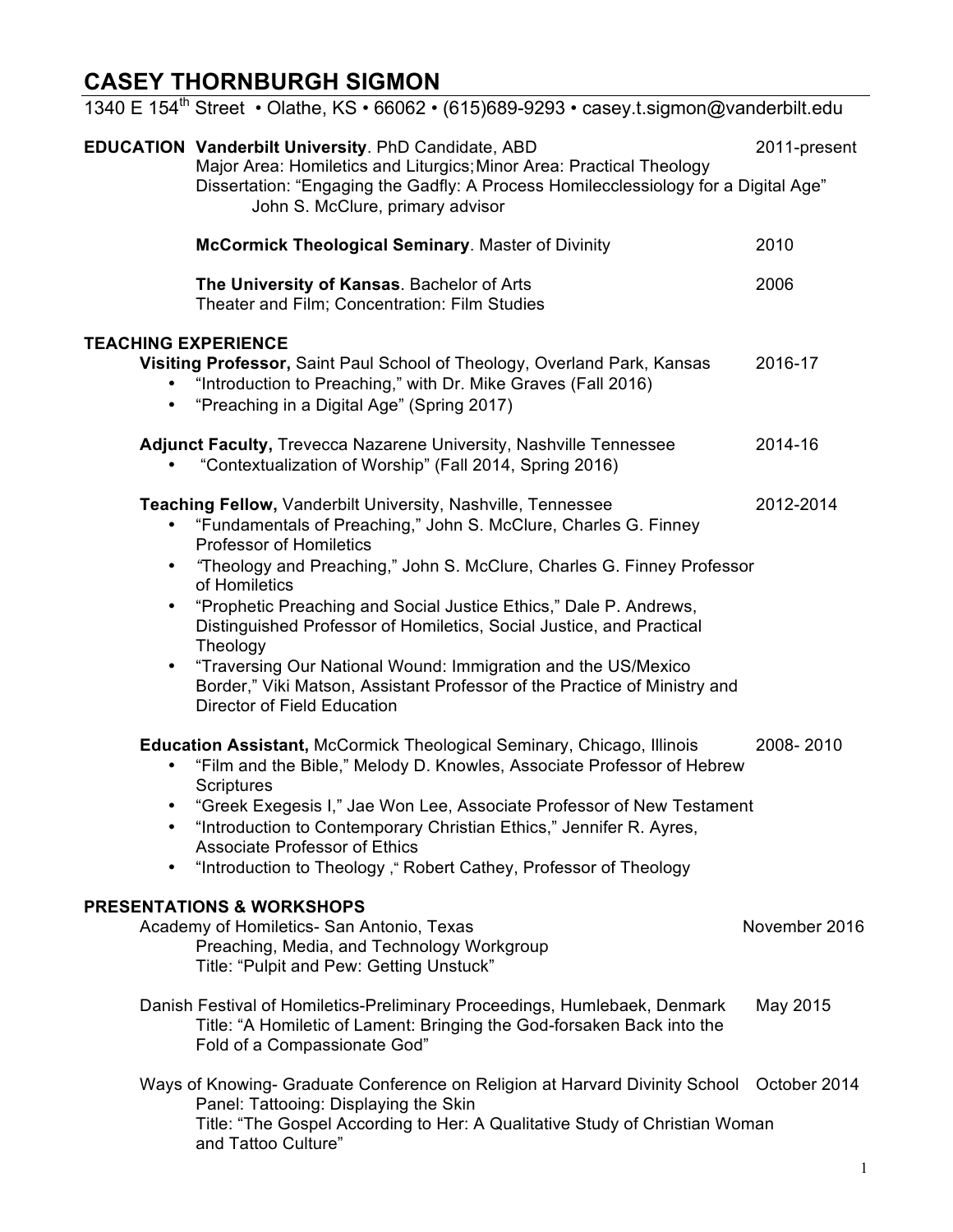|                | Academy of Homiletics- Louisville, Kentucky<br>Hermeneutics and Biblical Studies Workgroup<br>Title: "The Weeping Witness: Preaching as Prophetic Lamentation toward<br>the Ethical Imperative" (co-authored with Yolanda M. Norton)                                                                                                                                                                                                                                                                    | December 2013        |
|----------------|---------------------------------------------------------------------------------------------------------------------------------------------------------------------------------------------------------------------------------------------------------------------------------------------------------------------------------------------------------------------------------------------------------------------------------------------------------------------------------------------------------|----------------------|
|                | Vine Street Christian Church (Disciples of Christ)-Nashville, Tennessee-<br>Title: "Cinematic Savior: A 5-week study of Jesus in Film"                                                                                                                                                                                                                                                                                                                                                                  | Lent 2013            |
|                | SBL Annual Meeting- Bible and Pastoral Theology, Chicago, Illinois<br>Theme: What's God Got to Do With It? Bible and Public Pastoral Theology<br>Title: "The Psalms and God's Hesed: Reclaiming Mature Proximity to<br>Presence/Absence in Public Space" (co-authored with Yolanda M. Norton)                                                                                                                                                                                                           | November 2012        |
|                | AAR/SBL Regional Meeting (SECSOR)- Atlanta, Georgia<br>Joint Panel - Women, Gender, and Religion and Bible and Modern Cultures<br>Theme: Beyond the Boundaries? Theorizing (Liberative) Gendered Spaces<br>at the Intersections of the Theological Disciplines and Christian Practice<br>Title: "Clara Babcock To Again Occupy the Pulpit: Reclaiming her voice as<br>preacher and pioneer in Disciples of Christ history"                                                                              | March 2012           |
| ٠<br>$\bullet$ | <b>BOOK REVIEWS</b><br>Homiletic June 2015, Distance in Preaching: Room to Speak, Space to Listen, by Michael<br><b>Brothers</b><br>Practical Matters June 2015, The Scandal of Having Something to Say, by Lance Pape<br>Homiletic December 2014, Virtually Sacred: Myth and Meaning in a World of Witchcraft and<br>Second Life, by Robert M. Geraci<br>the Other Journal No. 23-The Body Issue, 2014, "We are the Syllables" a review of Annie<br>Dillard and the Word Made Flesh, by Colleen Warren |                      |
|                | <b>PUBLICATIONS</b><br>Restoration Quarterly 55.3 Summer 2013, "Clara Babcock To Again Occupy the Pulpit: Reclaiming her<br>voice as preacher and pioneer in Disciples of Christ history"                                                                                                                                                                                                                                                                                                               |                      |
|                | <b>PROFESSIONAL AFFILIATIONS</b><br>Ordained Minister in the Christian Church (Disciples of Christ)<br>Student Member, Academy of Homiletics<br>Student Member, Association of Practical Theology<br>Student Member, North American Academy of Liturgy                                                                                                                                                                                                                                                  |                      |
|                | <b>SELECTED PROFESSIONAL EXPERIENCE</b><br>Head Pastor- Central Christian Church (Disciples of Christ)<br>Springfield, Tennessee                                                                                                                                                                                                                                                                                                                                                                        | May 2014-April 2015  |
|                | Worship Intern- Vanderbilt Divinity School<br>Nashville, Tennessee                                                                                                                                                                                                                                                                                                                                                                                                                                      | August 2012-May 2013 |
|                | Worship Assistant- McCormick Theological Seminary<br>Chicago, Illinois                                                                                                                                                                                                                                                                                                                                                                                                                                  | August 2009-May 2010 |
|                |                                                                                                                                                                                                                                                                                                                                                                                                                                                                                                         |                      |

## **GRANTS and FELLOWSHIPS**

Ann E. Dickerson Scholarship, Higher Education & Leadership Ministries of the Christian Church (DOC), 2012-2013, 2013-2014, 2015-2016 Carpenter Center Travel Grant, Vanderbilt University, 2012 Program in Theology and Practice Fellow, Vanderbilt University, 2011-Present